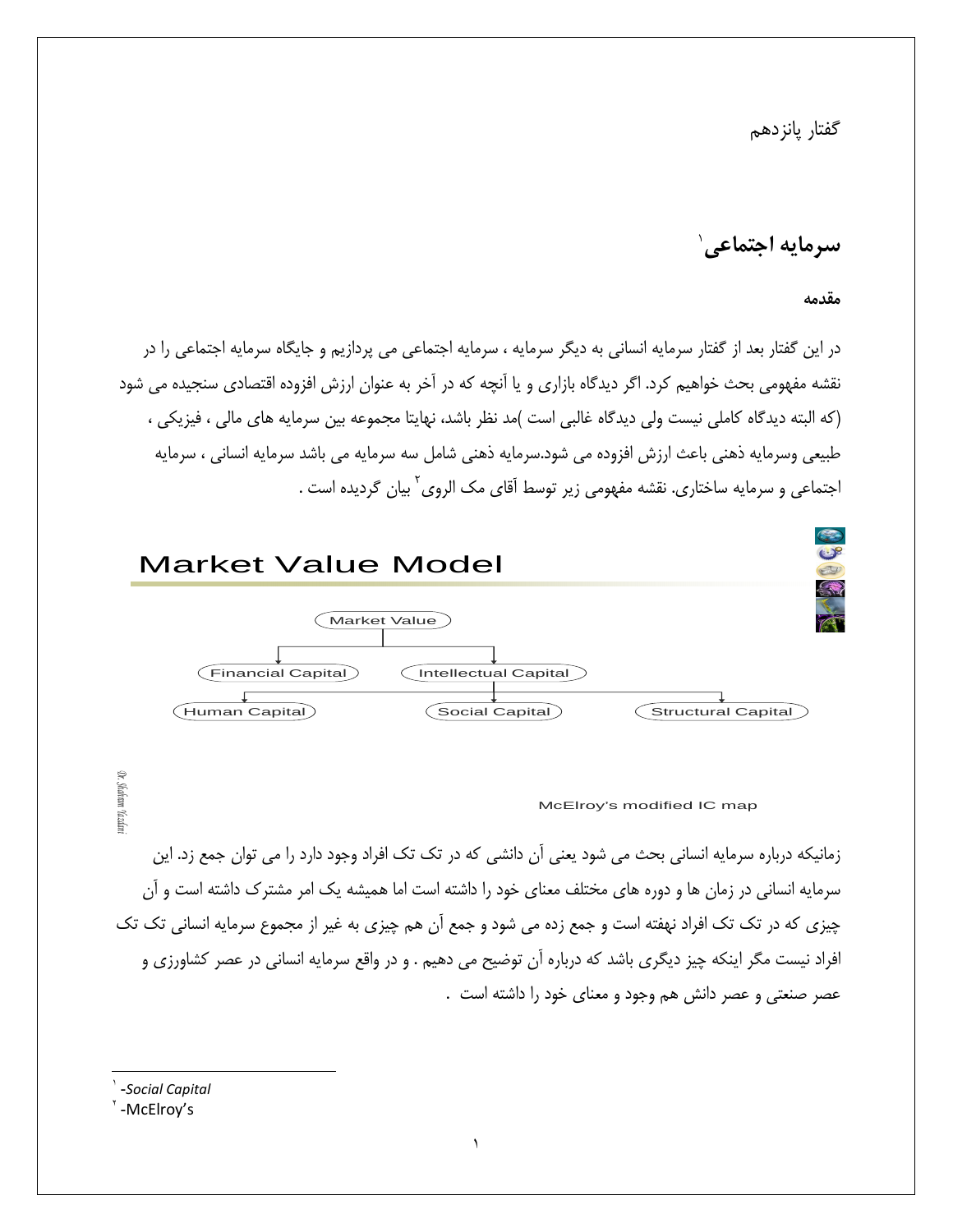یک شکل خاص از سرمایه انسانی را در دوره اقتصاد دانش مدار و نظام نوآورانه داریم که آن را سرمایه انسانی نوآورانه می گویند که در واقع شکل خاصی از سرمایه انسانی است که در اقتصاد دانش مدار اهمیت بیشتری دارد. این موضوع برای ما اهمیت دارد چرا که با آن مترهای ساده در مورد سرمایه انسانی مثل کمیت تحصیلات نمی توان مسیر انتقالی بین اقتصاد را در دوره های زمانی نشان داد و در واقع تغییرات اقتصاد را منعکس نمی کند . سرمایه انسانی نوآورانه مجموع دانش و مهارت و تجربه ای است که در تک تک افراد جامعه مستتر است که افراد را قادر می کند تا ایده های خود را به ارزش افزوده تبديل كنند.

مشکل ما در مورد تمرکز روی سرمایه انسانی چیست ؟ امروز وقتی صحبت از اقتصاد دانش مدار می شود بحث تولید دانش و بومی سازی آن و ایجاد ارزش افزوده از طریق این دانش، سرمایه اجتماعی محسوب می شود البته در عصر کشاورزی و اقتصاد کشاورزی ممکن است چند نفر در روستایی دانش کشاورزی را بدانند و برای مثال از یک بذر گندم یک خرمنی از گندم ایجاد کنند و درواقع یک سرمایه اجتماعی را شکل می دهند در عصر صنعتی این موضوع پر رنگتر می شود اما در اقتصاد نظام نوآورانه درعصر نوآورانه و دانش مدار دیگر ایجاد یک ارزش افزوده اقتصادی حول دانش اصلاً امر فردی نیست بلكه تعامل بين افراد حقيقى و حقوقى اهميت پيدا مى كند و صرف جمع زدن جبرى بين سرمايه انسانى و حتى سرمايه نوآورانه انسانی افراد به خودی خود منجر به ارزش افزوده اقتصادی نمی شود . در اینجا مشکل چند تا شد اولا کمیت سرمایه انسانی با توجه به میانگین سالهای تحصیل در ایران کم می باشد و دوم اینکه جنس این تحصیلات مرغوب نیست برای همین شعار ما و سند چشم انداز ۲۰ ساله ما باید به سمت اقتصاد دانش مدار و حول آن حرکت کنیم و کمیت ها را جبران کنیم و در واقع اگر کمیت ها را هم جبران کنیم و جنس ما مرغوب باشد باز هم در سرمایه انسانی نوآورانه افراد را جدا جدا نمی توان به سمت یک اقتصاد دانش مدار برد و چیزی بیش از آن نیاز است و آن چیزی جز سرمایه اجتماعی نيست . ( سوم كمبود در سرمايه اجتماعي).با توجه به بحث فعاليت هاي اجتماعي ، تفاوت بين جمع زدن سرمايه انساني نوآوری بین تک تک افراد و سرمایه اجتماعی بحث این گفتار محسوب می شود که ما را می تواند به همه چیز برساند. سرمایه اجتماعی ارزشی است که در ارتباط بین افراد ( حقوقی و حقیقی جامعه ) مستتر است و در تک تک افراد وجود ندارد. این ارزش سوای سرمایه انسانی باید به آن توجه کرد که بحث اعتماد ، ارزش های مشترک ، شبکه سازی و هنجارهاست که باعث می شود آن بضاعتی که در تک تک افراد است را در جمع نشان دهند .در این خصوص بحث نیاز متقابل و وابستگی متقابل <sup>۲</sup>را داریم که بالاخره تک تک افراد چیزهایی درون خودشان دارند اما در واقع در برخی از قسمت ها ناتوان هستند و همه تجربیات را همه ندارند و باید از نقاط قوت همدیگر استفاده کنند . بحث دیگری به نام عمل متقابل آ داریم که در رابطه با این موضوع کارهای زیادی انجام شده است و در تعریف خاص این موضوع داریم که مثلاً کاری برای کسی انجام می شود و در مقابل آن فرد هم برای شما کاری انجام می دهد و در تعریف کلی اگر ما کاری را برای کسی می کنیم

<sup>-</sup>Interdependence

<sup>-</sup>Reciprocity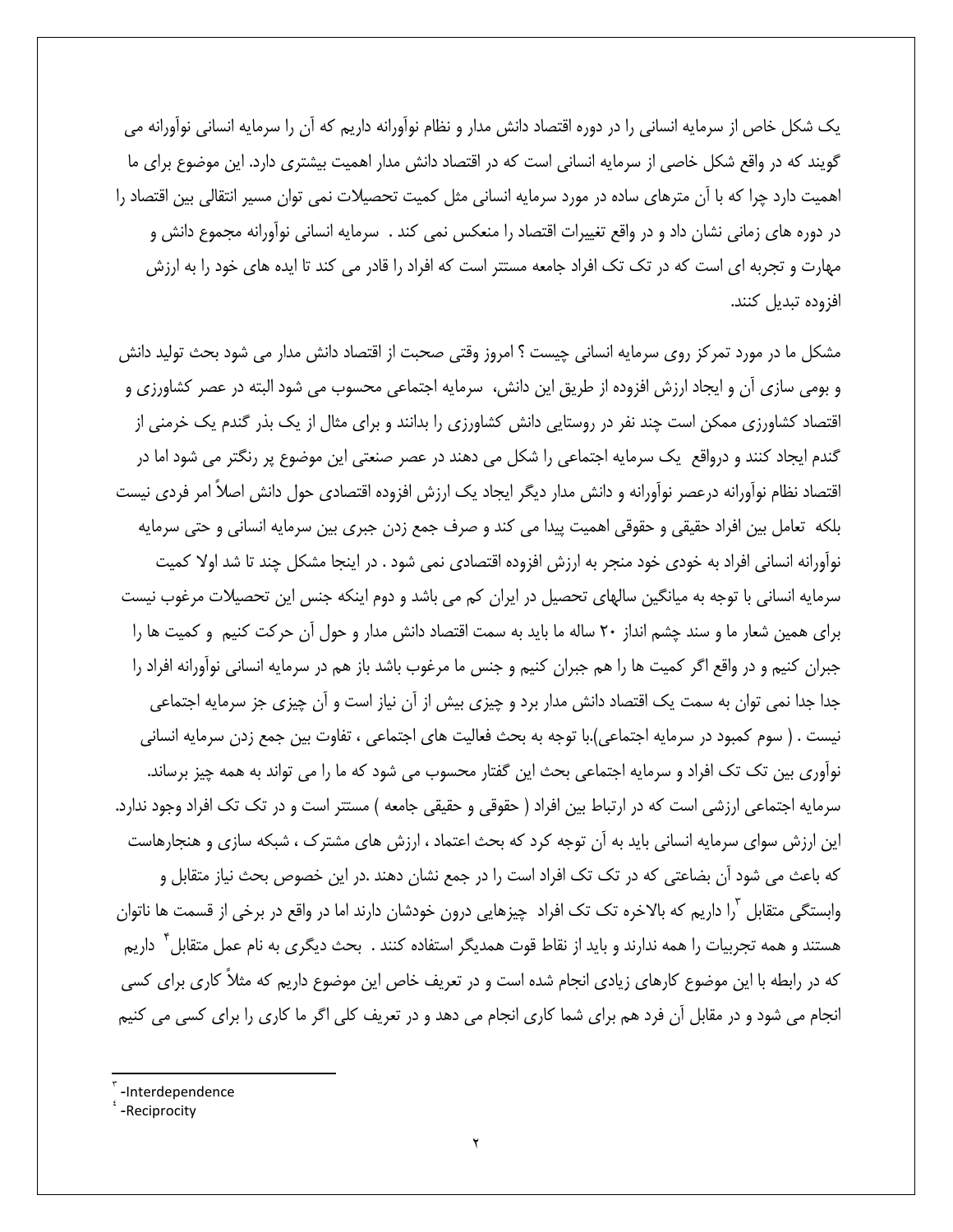به این معناست که انشاءالله کسی هم روزی برای ما کاری را انجام دهد.

مقايسه ساده بين دو تا سرمايه انساني و اجتماعي را طبق جدول زير داريم:

## Human vs. Social Capital

|                 | Human Capital                | Social Capital             |
|-----------------|------------------------------|----------------------------|
| Focus           | Individual Agent             | Relationships              |
| <b>Measures</b> | Duration of Schooling,       | Attitudes                  |
|                 | Qualifications               | Membership, Participation, |
|                 |                              | <b>Trust Level</b>         |
| Outcomes        | Direct: Income, Productivity | Social Cohesion            |
|                 | Indirect: Health, Civic      | Economic Achievement       |
|                 | Activity                     | More Social Capital        |
| Model           | Linear                       | Interactive, Circular      |
|                 |                              |                            |

Dr. Shahram

تمرکز در سرمایه انسانی بر تک تک افراد است اما در سرمایه اجتماعی تمرکز در ارتباط بین افراد است . اندازه گیری در سرمایه انسانی بر اساس سال ها و کیفیت تحصیلات می باشد اما در سرمایه اجتماعی نگرش ها، عضویت ها، مشارکت ها و سطح اعتماد معنا دارد . پیامد ها در سرمایه انسانی به طور مستقیم در آمد ها و تولید هاست و به طور غیر مستقیم ارتباط بین سرمایه های انسانی و سلامت و فعالیت های اجتماعی است اما در سرمایه اجتماعی همگرایی و دستاوردهای اجتماعی محسوب می شود . مدل سرمایه انسانی خطی است ولی در سرمایه اجتماعی مدل کاملاً تعاملی و شبکه ای می باشد . اشکال مختلف از سرمایه اجتماعی وجود دارد که البته این سرمایه در اقتصاد های مختلف تعابیر و تعاریف مختلفی دارد در جامعه صنعتی و کشاورزی تعاریف خود را داشته است پرای مثال جامعه صنعتی ایتالیا به صورت یک خانواده صنعتی معروف هستند . اما در بحث اقتصاد دانش مدار یک شکل خاص از سرمایه اجتماعی به نام سرمایه اجتماعی نوآورانه شکل گرفته است که در آن تعاملات و هنجارها در نظام نوآورانه مایه ارزش می شود و تک تک افرادی که سرمایه انسانی هستند را به يكديگر وصل مي كنند .

سرمایه اجتماعی نوآوری مجموعه ای از افراد مختلف که به نوعی یادگیرنده محسوب می شوند در هر نهادی یا جامعه ای با همدیگر در تعاملند تا به نحوی آن دانش خود را به اشتراک بگذارند و به ارزش افزوده اقتصادی برسند . اصولاً بحث پیچیدگی نظام نوآورانه را به یاد بیاورم (جلسه ۖ ششم )بحث سرمایه اجتماعی نوآوری برای ما اهمیت دارد .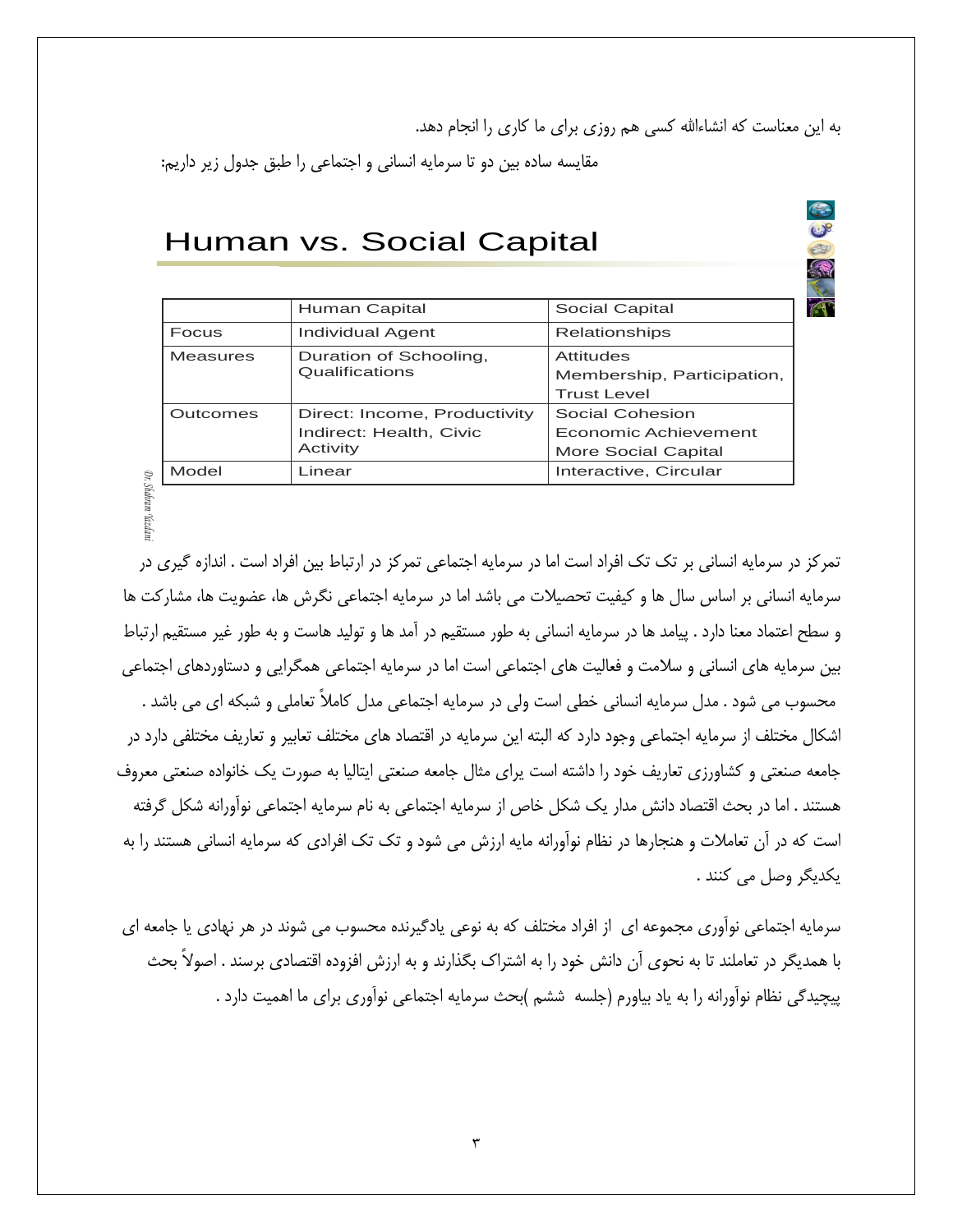سرمایه ساختاری سرمایه ای است که در زیر ساختارها و نهادها وجود دارد. اگر سند چشم انداز ۲۰ ساله را در نظر بگیریم همه اهدافی را که باید در ۲۰ ساله آینده برسیم از طریق اقتصاد دانش مدار بدست می آوریم باید ابتدا آموزش از نظر کمی و کیفی بهبود یابد و بعد به سمت سرمایه های نوآوری پیش برویم و به طرق مختلف سرمایه اجتماعی را زیاد کنیم اما اگر زير ساخت هاي حمايت كننده وجود نداشته باشد آيا اين اتفاقات مي افتد ؟ زير ساخت هايي كه ممكن است از يک انکوباتر تا یک پارک فناوری باشد. می توان گفت که اگر این زیر ساخت ها وجود نداشته باشند حتی اکر تک تک افراد این توان را داشته باشند و ارزش ها نیز مشترک باشد و اعتماد به یکدیگر وجود داشته باشد باز هم نمی توان این مجموعه را به سمت اقتصاد دانش مدار پیش برد پس سرمایه ساختاری در زیر ساخت ها و نهاد ها الزامی است و دولت هم باید آستین بالا بزند و این سرمایه را با زیر ساخت ها به وجود آورد. پس این سه سرمایه انسانی ، اجتماعی و ساختاری در مجموع سرمایه نوآوری گفته می شود و این سرمایه شکل خاصی از سرمایه فکری می باشد . در کل سرمایه اجتماعی ارزشی است مستتر در هنجارها، رفتارها، شبكه ها و نهايتاً آنچه كه باعث مى شود افراد از سرمايه هاى جداگانه خودشان به حداكثر شكل استفاده كنند.

سرمایه اجتماعی دارای سه شکل خاص می باشد که مورد بحث قرار می دهیم . یک شکل خاص آن Bonding یا پیوند های بسیار نزدیک بین افراد مثلاً افراد خانواده یا گروه های خاص و به واسطه ی آن ویژگی مشترکی که دارند در آن گروه قرار می گیرند مثل فردی لر که در گروه لرها قرار بگیرد. شکل دیگر سرمایه اجتماعیBridging گروه های هموژن که در مجموع با افراد سایر گروه های هموژن در درون خود یک گروه هتروژن را تشکیل می دهند مثلاً به واسطه ی انسان بودن و مسلمان بودن در این گروه قرار می گیرند و نه به واسطه مشترکات بین افراد در گروه . شکل سوم سرمایه Linkingکه بین سطوح مختلف اجتماعی شکل می گیرد.

### **Bonding Social Capital**

Bonding که یک شکل خاص از سرمایه اجتماعی است با توجه به اینکه برای ما ارزش دارد ولی در درون خودش یک بار منفی دارد و در مملکت ما شکل غالب محسوب می شود که در هموژن ها نزدیک و از هتروژن ها دور هستیم و مایی که بالاتر از من قرار می گیرد کوچک می شود و نمی توان انتظاری از این مای کوچک داشت و در واقع محدود به Weكه بالای l قرار می گیرد.

#### **Bridging Social Capital**

Bridging سرمایه اجتماعی است که مفهوم مثبتی در آن مستتر بوده و یک گره یا ارتباط افقی بین گروه های هتروژن مختلف و پیش زمینه های مختلف قرار می گیرد و مشترکاتی که درون خود یکی ولی بین افراد این ویژگی ها مختلف است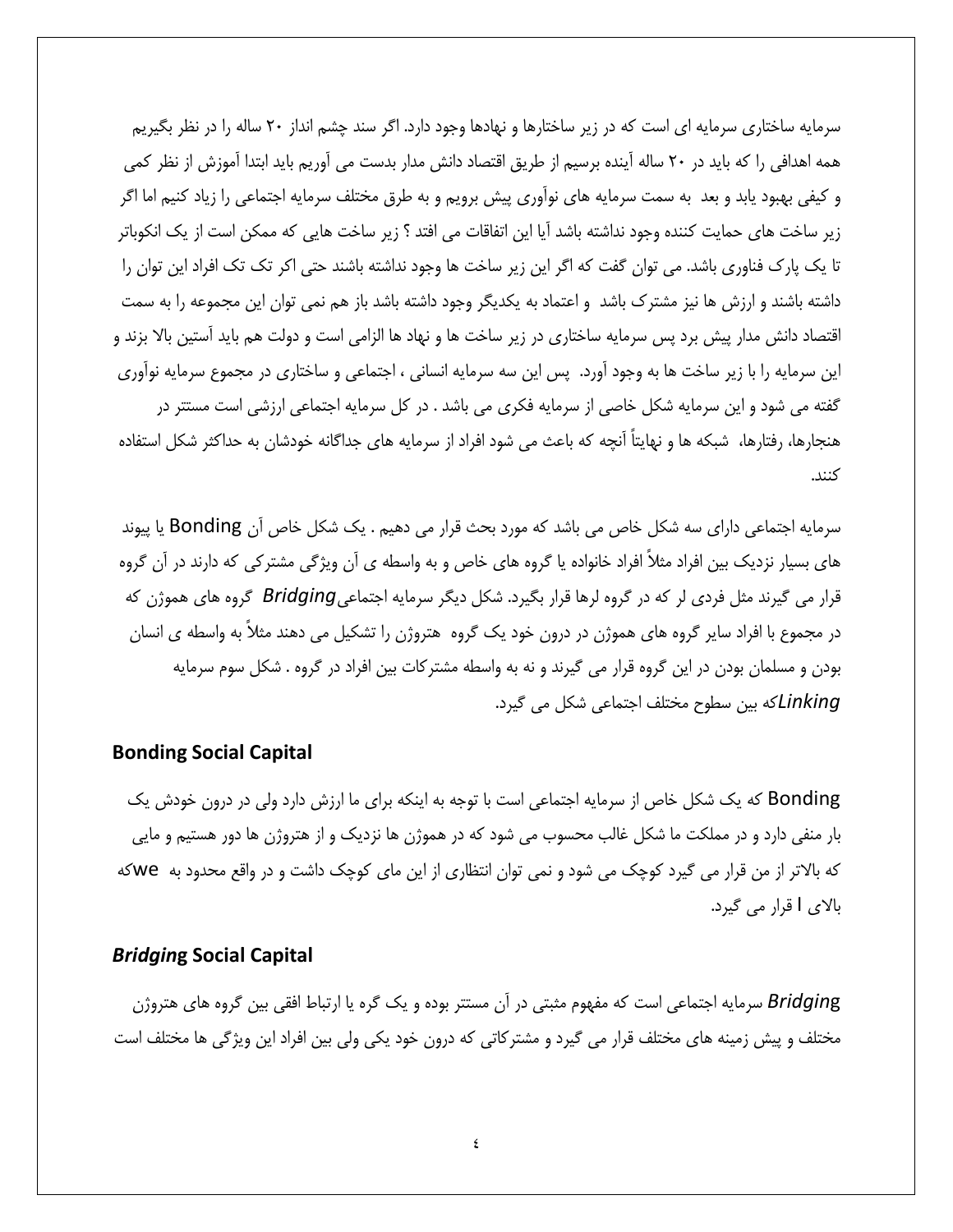. ادعا می شود و شواهد هم نشان می دهد که این شکل از سرمایه برای مملکت مفید و باعث رشد اقتصادی می شود که البته چیزهای دیگر را نیز ایجاد می کند .

#### **Linking Social Capital**

Linking در سرمایه اجتماعی بین طبقات مختلف و از همه مهمتر بین عوام و خواص است و به شکل خاص قضیه بین دولت و مردم می باشد که در این نوع سرمایه اجتماعی از اعتماد و همگرایی و ارتباطی که بین سطوح مختلف اجتماعی است ، بحث می کنیم که چطور می توان میانجیگری کرد تا این ارتباط بین سطوح مختلف شکل بگیرد تا مردم عوام و خواص بتوانند با يكديگر در سطوح مختلف اجتماعي ارتباط داشته باشند.

مثالی که برای ایجاد این ارتباط زده می شود نهاد ها ی جامعه مدنی است . برای مثال زمانی از دموکراسی صحبت می شود از رأى و انتخاب و صدا (choice,vote,voice)صحبت مى شود بعضى اوقات راى وجود دارد ولى انتخابى در كار نیست و مردم صرفا بین دو نفر حق رای دارند .گاهی ممکن است انتخاب و رأی وجود داشته باشد ولی صدای مردم بیان نشود. در واقع آنچه که ارتباط بین سطوح مختلف اجتماعی برقرار می کند همین نهاد های جامعه مدنی است که در کشورهای توسعه یافته حدود ۱/۲مردم در این نهادها عضویت دارند یعنی هر فردی در جامعه ۱/۲ صدایش به گوش می رسد.که در جامعه ما در شکل رسمی صفر است و بصورت غیر رسمی آن که برای مثال در مساجد ما وجود دارد خیلی كمرنگ است و ما اگر بخواهيم پلي بزنيم و اعتماد و همگرايي و ارتباطي بين سطوح مختلف اجتماعي برقرار كنيم تشكيل نهاد های جامعه مدنی مهم هستند و ابزاری است برای اینکه دست ما را بگیرند .

#### **Corporate Social Capital**

در Linking هم مردم به دولت و هم دولت به مردم اعتماد می کنند برای مثال جامعه ای که اشکال مشروع اعتراض (تظاهرات واعتصاب )را قانونی لحاظ کندیعنی دولت به مردم اعتماد دارد. تشکل صنفی می تواند با هماهنگی این اعتراضات را به دولت منتقل کند. از طرفی مردم ممکن است به دولت برای دادن مالیات اعتماد نکنند و آن را فاسد بدانند ولی در یک صنف خاص این اعتماد وجود داشته باشد و از دل و جان هم این مالیات را پرداخت کنند. بنابراین این شکل خاص از سرمایه سازماندهی پیدا می کند و نهادها ، احزاب که به شکلی پل ارتباط بین مردم و دولت می شوند و شکل خاصی از سرمایه اجتماعی که شکل ساختاری دارد به نام Corporate Social Capital گفته می شود.

سرمايه اجتماعي داراي اجزاء متفاوتي است در خصوص اشكال آن بحث كرديم. وقتي از سرمايه اجتماعي صحبت مي شود سه مقوله مطرح می شود. اولین موضوع دسترسی بین افراد می باشد.آیا افراد همدیگر را می شناسند و به همدیگر دسترسی دارند(social network).این موضوع اصل قضیه است اگر مردمی به نماینده انتخابی حوزه خود دسترسی ندارند دیگر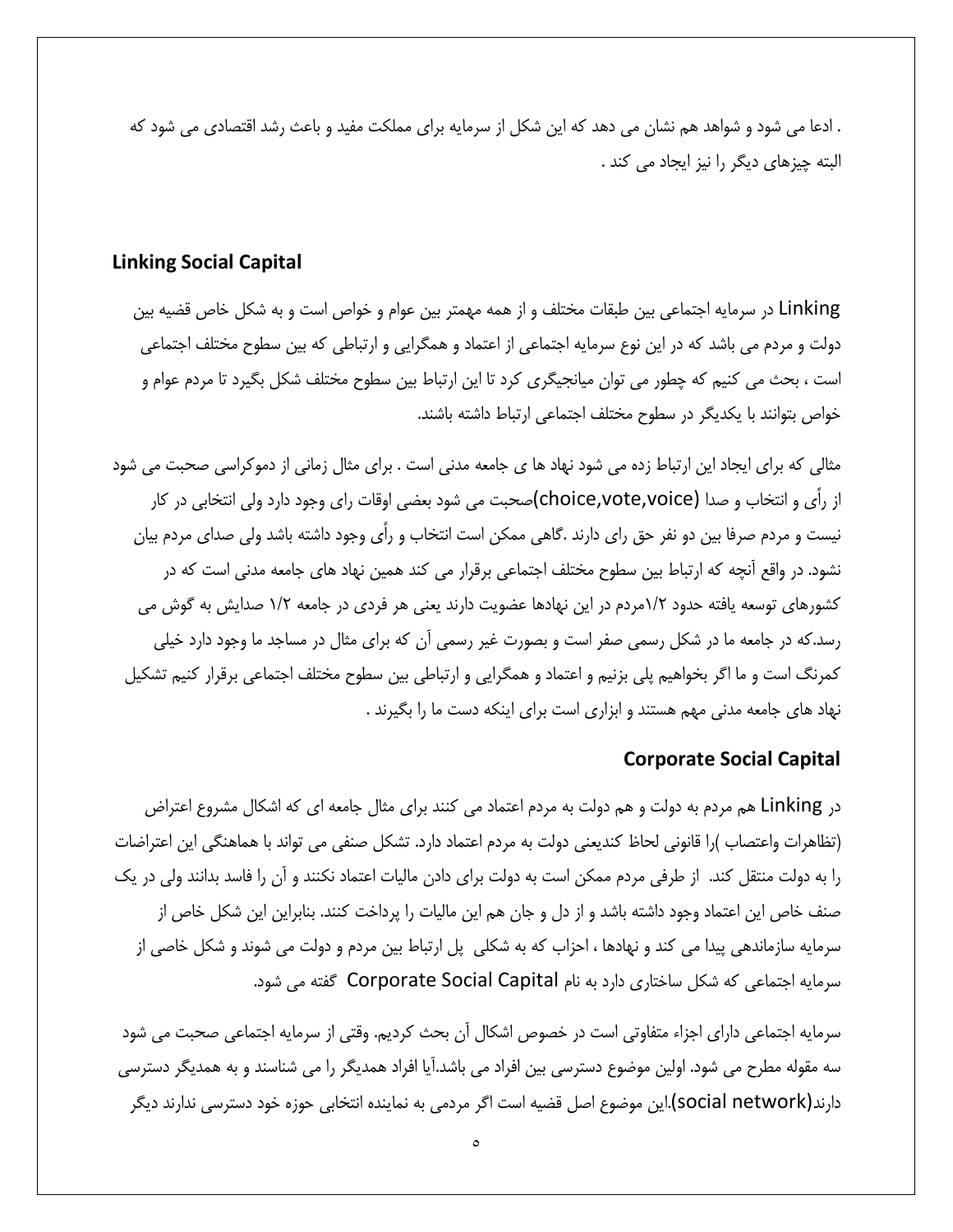صدا voice معنایی پیدا نمیکند. بعد از دسترسی ارزش حاکم بر ارتباط می باشد. ارزش ها قوانین نوشته یا ننوشته ای هستند که به ما کمک می کنند و یا سد راه ما می شوند. (Social norm)مثلا اعتماد ارزش خوب حاکم بر ارتباط می باشد.موضوع بعدیsocial sanction است هنجارهای خوب به سختی شکل میگیرد ولی به راحتی شکسته می شود این فرایند تضمین کننده رعایت هنجارها می باشد، مانند قوانین مالکیت معنوی که دولت این کار را انجام میدهد.

بحث سرمایه اجتماعی در یکی دو دهه افزایش پیدا کرده و به آن توجه شده است چرا که شواهد زیادی وجود دارد که چیز خوبی است و در قالب مطالعات متعدد و جنس های مختلف شکل گرفته است که باعث رشد فزاینده اقتصادی در غالب تولید ناخالصی ملی می شود که حتی این سرمایه اجتماعی باعث رشد دستاوردهای تحصیلی و سرمایه در بازار می شود و مستقل از سرمایه انسانی جرم و جنایت را کم می کند و همه کار از جمله باعث سلامتی بیشتر نیز می شود .

# **Increasing Interest**



http://www.cabinet-office.gov.uk/innovation/2001/futures/attachments/socialcapital.pdf

سرمایه اجتماعی مزایای زیادی دارد که روی تک تک آن ها کار شده است و این مزایا با جنس های مختلف سرمایه اجتماعی ، متفاوت است . برای مثال آن شکل از سرمایه اجتماعی Bonding که دردرون خانواده وجود دارد که در مراحل اولیه رشد و نمو ، دوران کودکی و نوجوانی رشد زیادی دارد و اگر این شکل از سرمایه قوی باشد بچه ها دوران کودکی قوی خواهند داشت . در ایران این شکل از سرمایه اجتماعی قوی می باشد ولی در آمریکا شکل Bridging که باعث سلامت و رشد اجتماعی می شود قوی است .که البته ما همه این ها را با هم می خواهیم و می تواند چیز خوبی به ما ىدھد .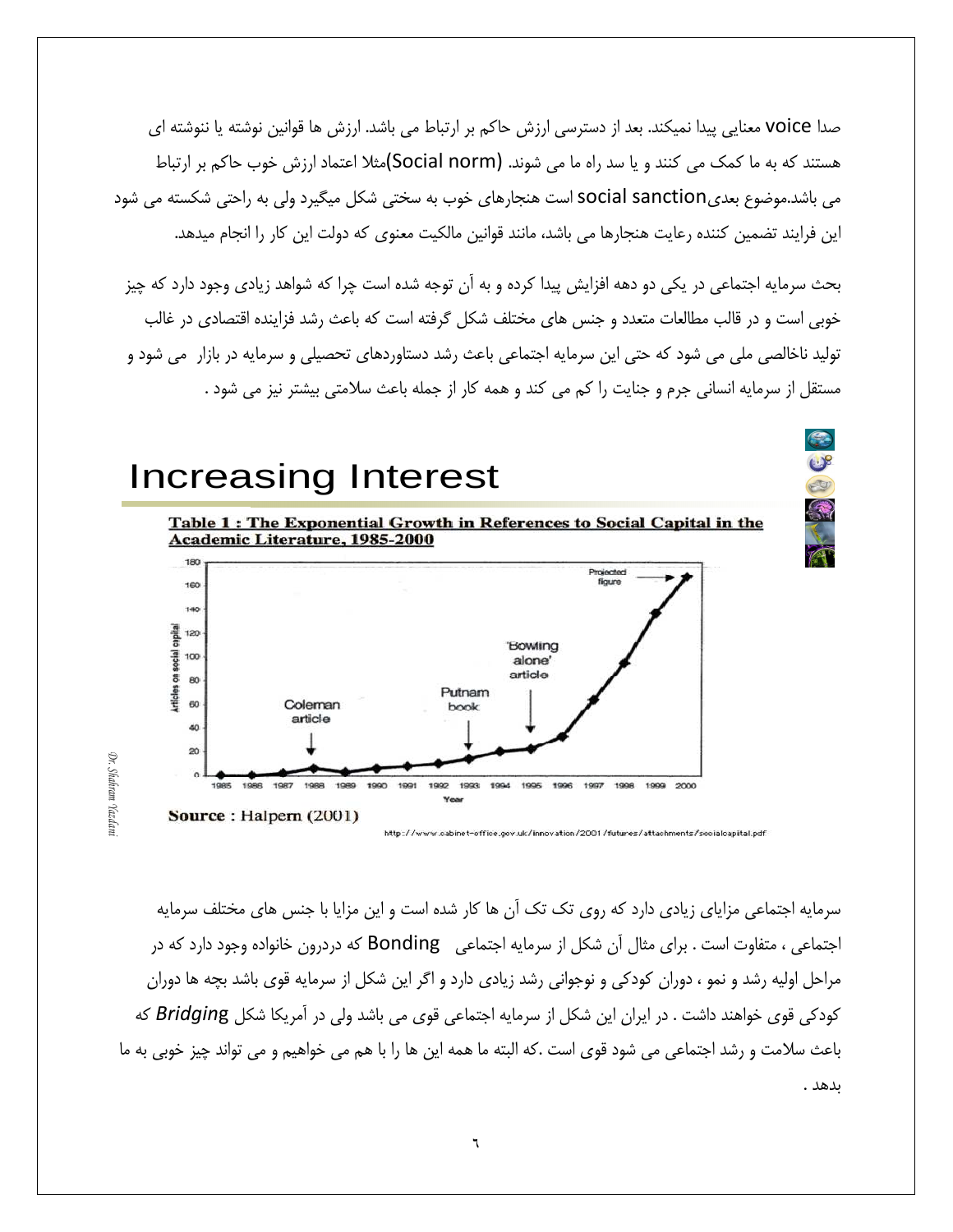مطالعه ای در انگلستان شده و از افراد جامعه پرسیده شده است که سه چیزی که برای یکدیگر آرزو دارید چیست ؟ سلامتی ، شادی و طول عمر را ذکر کرده اند که ممکن است در جامعه ما رستگاری و عاقبت بخیری یا چیزهای دیگر باشد . حالا بحث اینجاست که بین شاخص سلامت و شاخص سرمایه اجتماعی ارتباط قوی وجود دارد و کسانی که سرمایه اجتماعی بالاتری دارد شاخص سلامتی بالاتری دارند.



بین افزایش سرمایه اجتماعی و کاهش میزان مرگ و میر تعدیل شده توسط سن ارتباط منفی وجوددارد .نوع مطالعه اکولوژی است که این مطالعات اکولوژی بیشتر ارتباط را نشان میدهند نه رابطه علی را، ولی مطرح کننده فرضیه علی است كه اين فرضيه قابل اعتنا و مهم مي باشد .

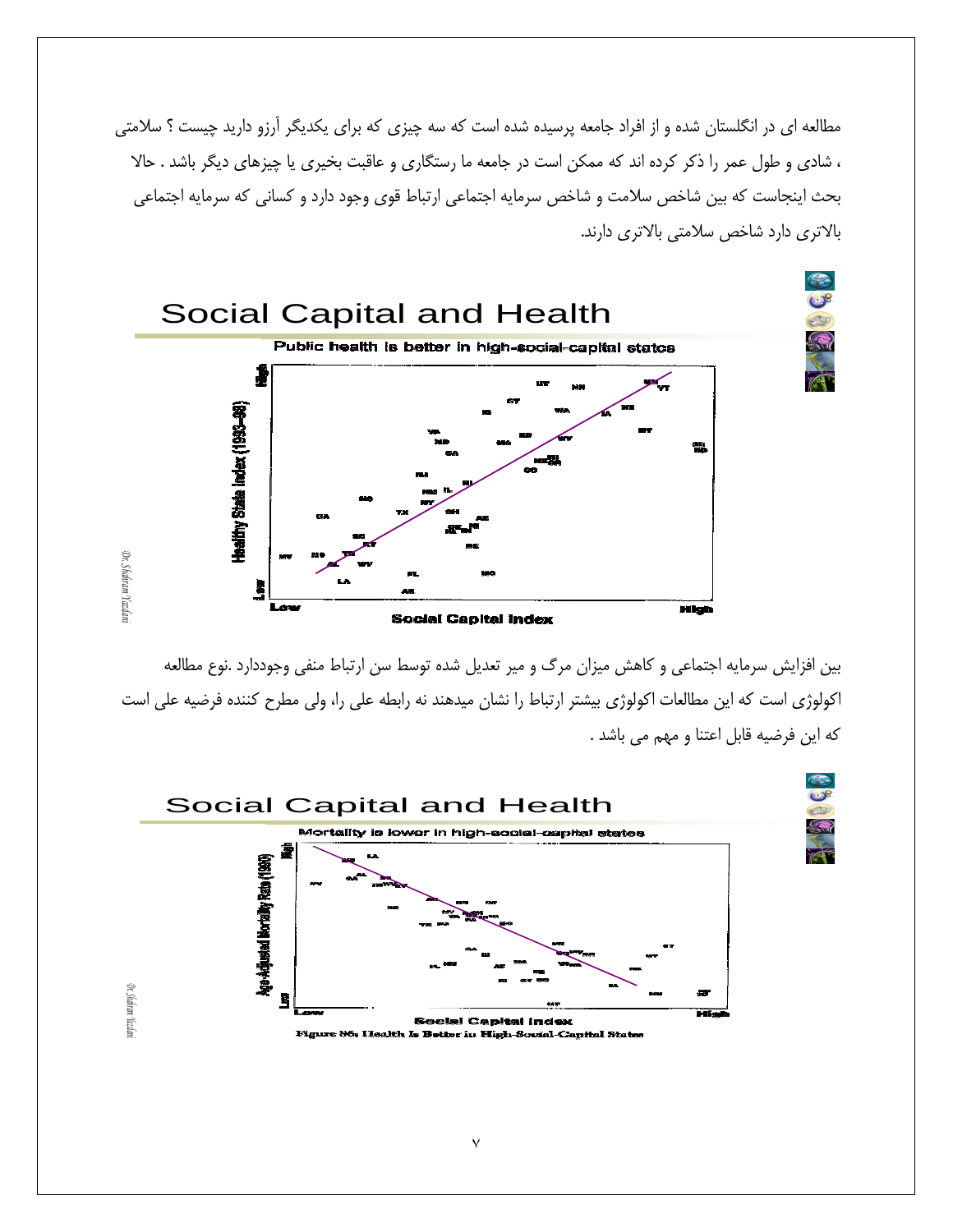مطالعات جداگانه ای هم انجام گرفته که ریزتر وارد این بحث ها شده است از جمله اینکه هرچه ارتباط های اجتماعی افراد متنوع تر باشد کم تر سرماخورده می شود و یا هر چه ارتباط اجتماعی در سطح خانواده قوی تر باشد عوارض سکته مغزی زودتر بهبود می یابند و اثر حفاظت کننده سرمایه اجتماعی در میزان ترک سیگار مشاهده شده است و هر چه سرمایه اجتماعی بالاتر باشد میزان افسردگی کم تر و شادتر هستند و همچنین میزان حملات قلبی کم تر است و در بررسی دیگر مشخص شد که در افراد میانسال به بالا صرف عضویت و تعلق داشتن به یک گروه ، میزان مرگ و میر در طول یکسال عادی را نصف می کند و در واقع ۵۰درصد کاهش مرگ و میر در طول سال آتی را به همراه خواهند داشت .

> بررسی های دیگر ارتباط بین سرمایه اجتماعی با میزان شادی طبق نمودار زیر نشان داده است که از کارهای داوطلبانه اجتماعی تا رفتن به کلیسا محسوب می شود .



سرمايه اجتماعي چيز خوبي است تعريفش كرديم انواعش را گفتيم اما در بعضي از كشورها اين سرمايه اجتماعي افت پيدا کرده است مثل کشور آمریکا ، استرالیا و در برخی از کشورها که تعدادشان هم نسبت به کشورهای دیگر کم است این سرمايه اجتماعي افزايش پيدا كرده است مثل كشورهاي آلمان ، ژاپن، هلند و سوئد و البته در برخي از كشورها بعضي از اجزای سرمایه اجتماعی بهبود پیدا کرده است که نمی شود قضاوت کلی کرد . مثلاً شکل خاصی از سرمایه اجتماعی مثل Bonding افزایش پیدا کرده است .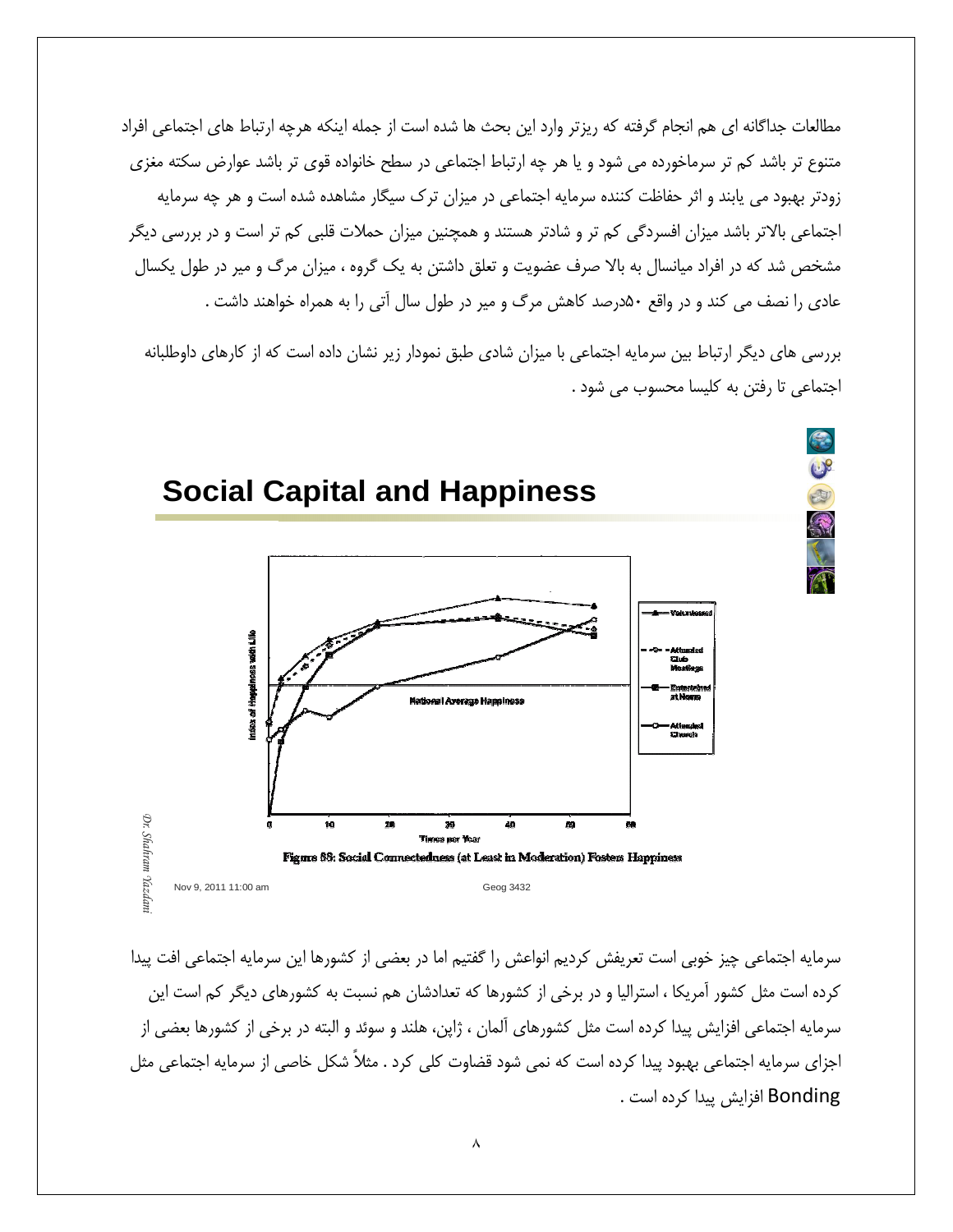اما بحث كلي اين است كه سرمايه اجتماعي قبل از جنگ جهاني دوم به اوج خود رسيده بود ولي بعد از آن كاهش يافته است . اخیراً هم مطالعه ای در رابطه با افراد جامعه شده است که آقای Mailgrams از روانشناسان اجتماعی بررسی کردند که یک آدم معمولی در جامعه با چه افرادی در ارتباط است و این افراد هم با چه کسانی در ارتباط هستند و تعامل ، اعتمادشان و رفت وآمد با يكديگر چگونه است كه نتايج مطالعه در آمريكا افتضاح بود و اين ارتباطات و رفت و آمد ها نسبت به قدیم کم شده است و در جوامع صنعتی دنیای افراد خیلی کوچک شده است .

از سال ۱۹۰۰ تا ۲۰۰۰ تغییرات سرمایه اجتماعی بررسی شده است که در ابتدا سیر فزاینده ای داشته است بعد در دوره رکورد اقتصادی و بین جنگ جهانی اول و دوم کم می شود و بعد افزایش می یابد و تا حدود جنگ جهانی دوم سرمایه اجتماعی به اوج می رسد و بعد از آن که تا حدود ۵ دهه افت سرمایه اجتماعی در دنیا را تجربه کردیم که همچنان کم می شود. ما سعی داریم در جوامع این سرمایه اجتماعی را زیاد کنیم برای همین این موضوع هدف بسیاری از دولت ها قرار گرفت . در مملکت خود ما در ۱۲ سال پیش در سازمان مدیریت برنامه ریزی بحث شد که اگر بخواهیم یک کار را انجام بدهیم بهتر است سرمایه اجتماعی را افزایش دهیم و ما می دانیم که اگر بخواهیم چیزی را مدیریت بکنیم باید بتوانیم آن را اندازه گیری کنیم به همین علت تب اندازه گیری و متر های مختلف سرمایه اجتماعی شکل گرفت .



2

Dr. Shahram Yazdan *Dr. Shahram Yazdani*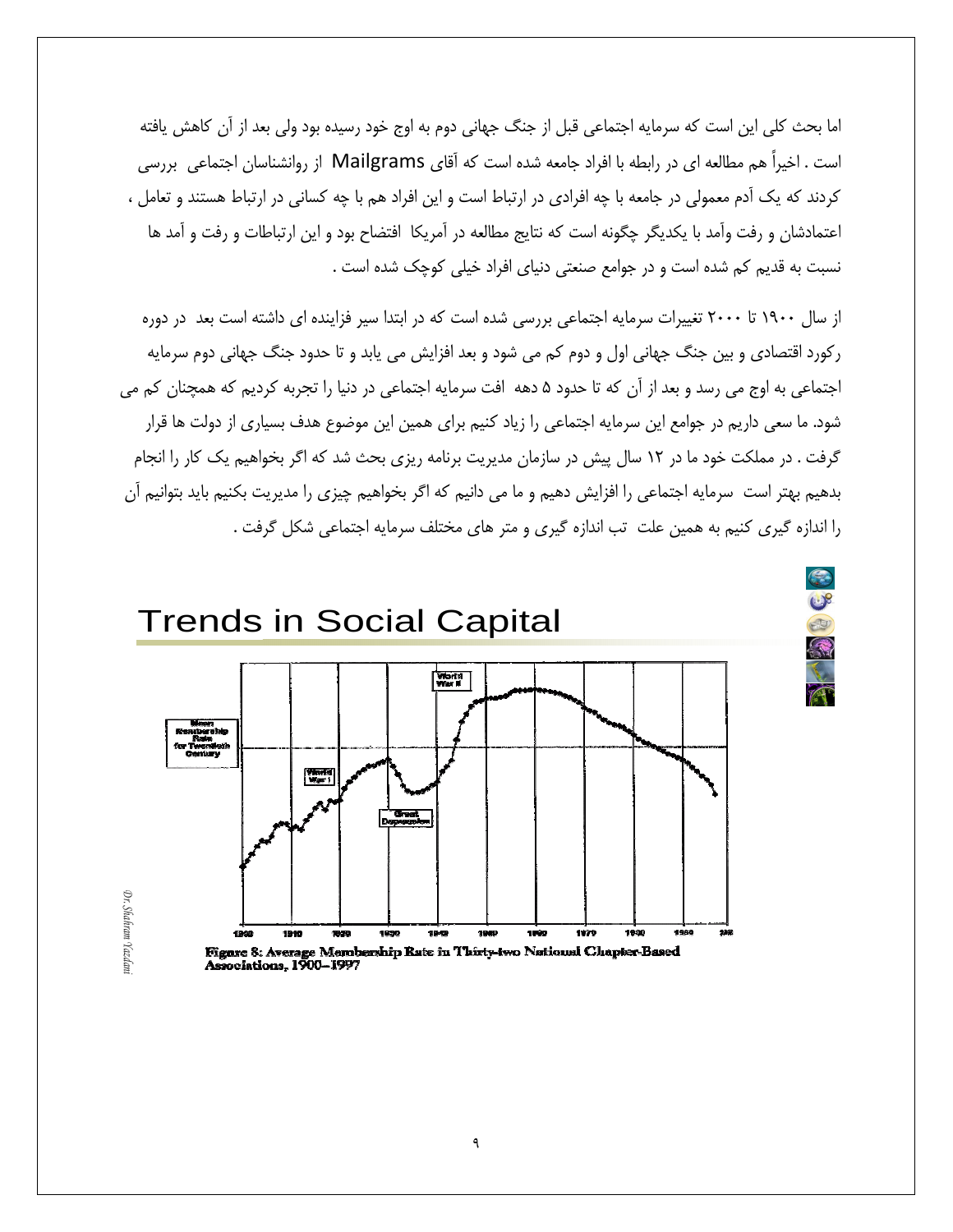حول مفهوم سرمایه اجتماعی مفهوم کلیدی دیگری به نام اعتماد اجتماعی<sup>۵</sup> دائماً مطرح می شود که برای اندازه گیری سرمايه اجتماعي مي توان از "يک امر و جزء ثابت قضيه "اعتماد اجتماعي" استفاده نمود و با مفهوم اعتماد اجتماعي پرسشهای ساده ای طرح می شد. چرا که نمی توانستید سراغ مردم برویدو از تعاملات و یا هنجار های حاکم بر تعاملات آن ها سوال کنید ولی خیلی ساده می توان از مردم سوال کرد که چقدر به دولت اعتماد دارند، آیا به مردم کیف پول خود را می سپارند یا اعتماد می کنند کارت بانکی بدهند و یا فرزندشان را به آن ها بسپارند و در واقع اعتماد اجتماعی راحت اندازه گیری می شود و عملاًبا کمی شدن اعتماد اجتماعی، اعتماد اجتماعی جای سرمایه اجتماعی را می گیرد .

اعتماد اجتماعی خیلی مهم است و کار زیادی هم روی آن انجام شده است و در بررسی از ۱۰۰ نمره مثلاً سوئد ۵۹ یا دانمارک ۵۷ و یا ژاپن ۴۶ و … ( که در جدول زیر مشاهده می کنید ) و ایران یک و خورده ای است که خیلی عدد کمی است و در بررسی ها در مملکت ما یک شهروند معمول ایرانی قابل اعتماد نیست .

Percentage of People Saying that Most People can be Trusted.

 $\mathbb{C}$ <sup>8</sup>

| <b>OECD</b> Members     |      |                 |      |
|-------------------------|------|-----------------|------|
| Norway                  | 65.3 | Italy*          | 35.3 |
| Sweden                  | 59.7 | Belgium*        | 33.2 |
| Denmark*                | 57.7 | Austria*        | 31.8 |
| Netherlands*            | 55.8 | United Kingdom  | 31.0 |
| Canada*                 | 52.4 | Korea           | 30.3 |
| Finland                 | 47.6 | Czech Republic* | 30.3 |
| Ireland*                | 47.4 | Spain           | 29.8 |
| Japan                   | 46.0 | Mexico          | 28.1 |
| Iceland*                | 43.6 | Hungary*        | 24.6 |
| Germany                 | 41.8 | France*         | 22.8 |
| Switzerland             | 41.0 | Portugal*       | 21.4 |
| Australia               | 39.9 | Turkey          | 6.5  |
| <b>United States</b>    | 35.6 |                 |      |
| <b>Non-OECD Members</b> |      |                 |      |
| India                   | 37.9 | South Africa    | 18.2 |
| Chile                   | 21.9 | Argentina       | 17.5 |
| Nigeria                 | 19.2 | Brazil          | 2.8  |

۱۰ سال پیش در سخنرانی که در شهر شیراز برای ۴۰۰ نفر عضو هیئت علمی داشتیم سوالی پرسیده شد مبنی بر اینکه چند نفر از شما حاضرید کارت بانکی یا فرزند خود را به شهروند دیگری بدهید ؟ که هیچ کدام از افراد دست خود را به نشانه پاسخ مثبت بالا نبردند و همچنین در بررسی دیگر بالاترین میزان اعتماد اجتماعی در شهر تبریز و پایین ترین میزان اعتماد

 $\degree$  -Social trust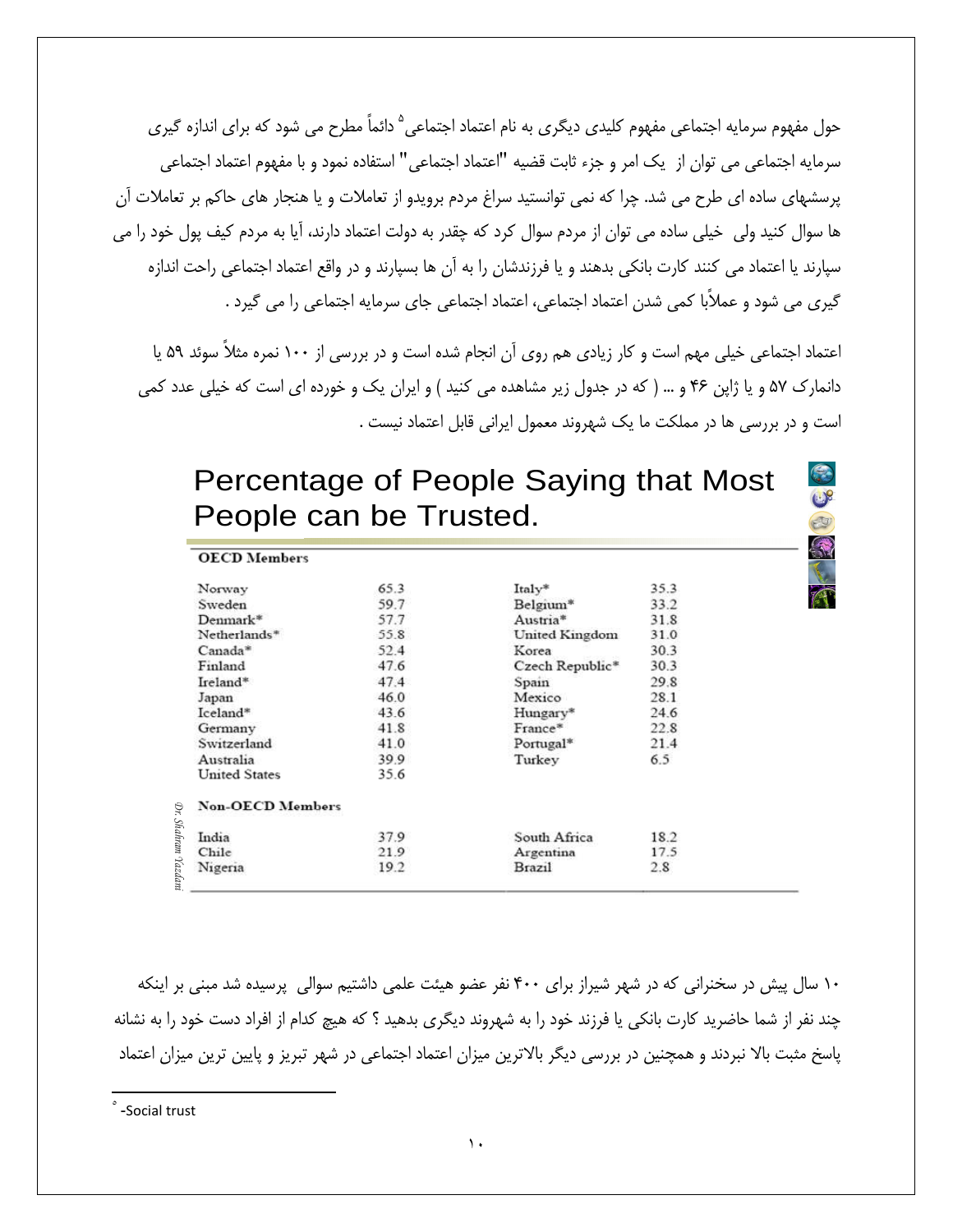اجتماعی در شهر های مذهبی مثل قم و مشهد است. خلاصه بحث ما تا الان آن چیزی که خوب است و در دنیا دارد کم می شود در مملکت ما خیلی وقت است که کم شده است . اعتماد و سرمایه اجتماعی ، قلب نظم اجتماعی می باشد و اگر وجود نداشته باشد شما مجبور به داشتن بازوی فلج و غیر قابل اعتماد نیروهای نظامی و انتظامی دولت هستید. پس با داشتن اعتماد می توان یک نظم اجتماعی را برقرار کرد و خیلی این موضوع مهم می باشد .

#### **Social Cohesion**

مفهوم دیگری که در بحث اندازه گیری سرمایه اجتماعی و در کنار اعتماد سرمایه بحث می شود،همگرایی اجتماعی است. در این خصوص می توان سوالات خیلی خوب مطرح کرد و با پاسخ های قابل اعتماد به آن رسید و پاسخ ها با سازه انتزاعی سرمایه اجتماعی همگرایی دارد. همگرایی در سطح جامعه و موسسه و یا کشور معنا داردکه Social Cohesion گویند و در واقع آن نیرویی است که باعث می شود افراد جامعه به گروه ها و به همدیگر تعلق داشته باشد و از همدیگر جدا نشوند و مقاومت اعضاء براي اينكه از هم جدا نشوند Cohesion يا همگرايي گفته مي شود.

اینکه افراد در جامعه به طرق مختلف به همدیگر وابسته باشند و نیاز همدیگر را برآورده کنند و اگر یک رابطه شکسته شود این ارتباط از بین نمی رود چون از طرقهای دیگر با هم در ارتباط هستندو آنچه که سرمایه اجتماعی را شکل می دهد مسیرهای متعدد است و در واقع گروهی دارای همگرایی اجتماعی است که به سادگی بین ان ها تقرقه نمی افتد . وقتی بخواهیم همگرایی اجتماعی را بسنجیم از مردم سوال می شود و در مورد چیزهایی پرسیده می شود(اسلاید زیر) از جمله ایا به جامعه تعلق دارید یا جدا افتاده اید و در مورد ارزش و هویت مشترک و احساس تعهد آن ها در مورد شامل بودن و یا نبودن برای مثال ایا ً در جامعه با شما هم مثل سایرین رفتار شده است که شامل بودن را می رساند . آیا با شما جدا رفتار می شود یا جزء شهروندان درجه ۲و ۳ هستید که شامل نبودن را بازگو می کند . آیا شما را بازی می دهند یا بازی نمی دهند . آيا به شما احترام مي گذارند يا نمي گذارند . آيا مشروعيت داريد يا نه . و در واقع با طرح انواع مختلف سوال،ابعاد متفاوت همگرایی اجتماعی اندازه گیری می شود.

#### Dimensions of social cohesion Belonging vs. Isolation Which means shared values, identity, feeling of commitment Inclusion vs. Exclusion Which concerns equal opportunities of access Participation vs. Non-involvement Recognition vs. Rejection Which addresses the issue of respecting and tolerating differences in a pluralistic society Legitimacy vs. Illegitimacy With respect to the institutions acting as mediator in Shehran O'atda conflicts of a pluralistic society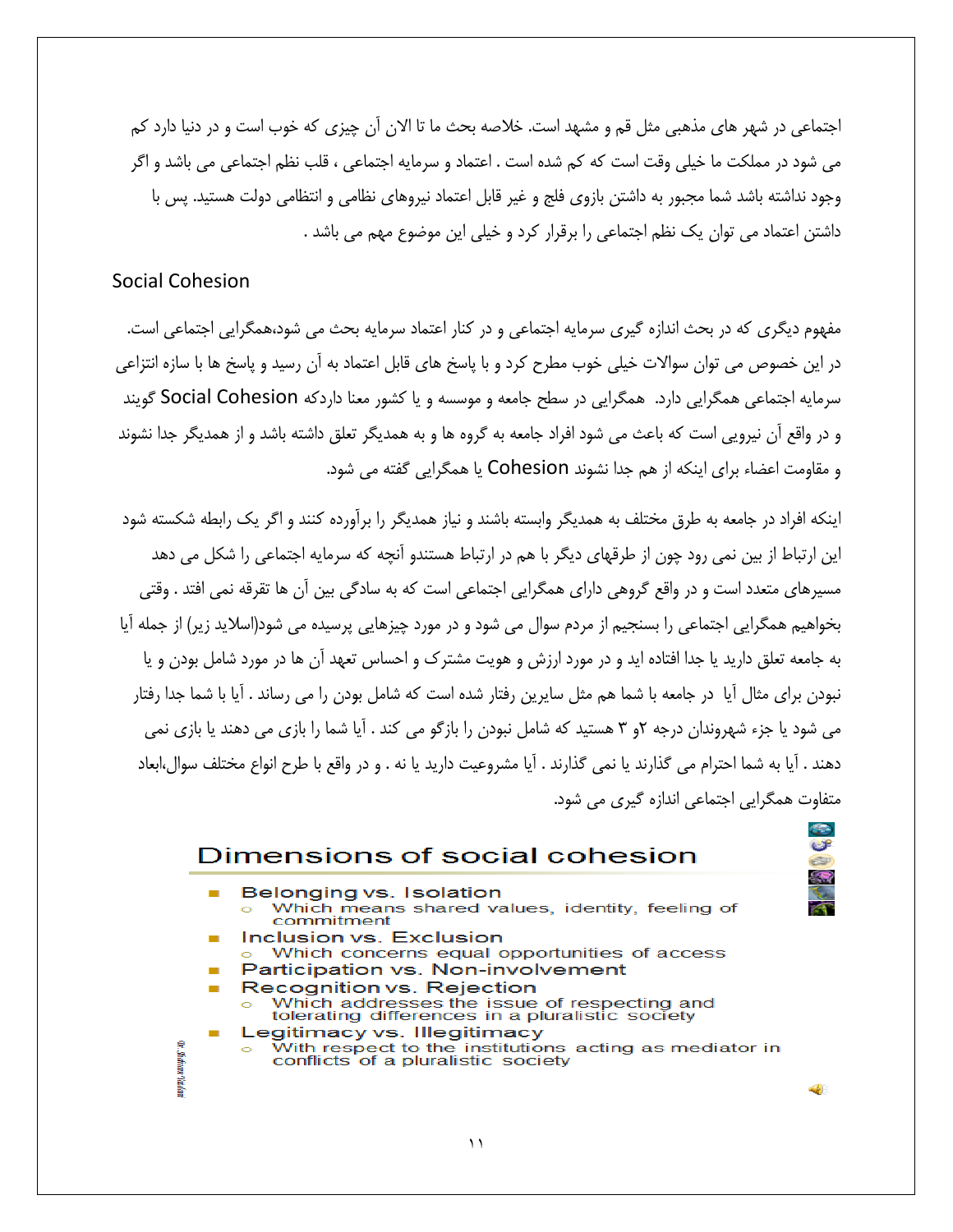در کف هرمی که در زیر مشاهده می فرمایید بحث تعاملات اجتماعی است و در جامعه ای که تعاملات اجتماعی وجود ندارد مباحث اعتماد و همگرایی و ارتباطات معنا ندارد . بعد از کف هرم بحث اعتماد اجتماعی است و اگر تعاملات به شکلی باشد كه اعتماد بين افراد مختلف و يا سطوح و يا گروه هاي مختلف اجتماعي شكل بگيرد به نظر مي آيد اولين اتفاق خوب افتاده است و این موضوع باعث همبستگی می شود و به سادگی این افراد و گروه ها از هم جدا نمی شوند که به آن همگرایی اجتماعي گفته مي شود و اين افراد كه حس وابستگي مي كنند حالا نسبت به منافع جمع هم متعهد مي شوند و بحث سرمايه اجتماعي بحث منافع من و ما است كه منافع ما و اهدافشان تعهد ايجاد مي كند و قبلاً منافع من مد نظر بود اما اکنون منافع جمع مهم است و به اّن متعهد می شویم . با وجود اینکه ممکن است چیزهای از منافع شخصی مثل زمان را از دست بدهیم .



طبق هرم روی تعاملات اجتماعی، اعتماد اجتماعی و روی اعتماد اجتماعی، همگرایی اجتماعی و روی آن فعالیت های اجتماعی سوار است فعالیت هایی مثل اینکه عضو هئت علمی به مدیر گروه خود متعهد می شود که کارهایی اَموزشی و يژوهشي را انجام دهد و در واقع اين چهار موردSocial / Social Commitment/Social Activities Social Interactions/ Social Trust/cohesion از دو شكل اول Bonding & Bridging سرمايه اجتماعی نشأت گرفته است . تعامل اجتماعی در کف هرم باعث می شود جامعه زنده بماند و اینطور نیست که افراد تک تک به فکر منافع خودشان باشند و در واقع خدمت به چیزی به جزء خودمان است همینطور که به سمت بالا می رویم ِ بحث تسهيل اين قضيه و افزايش Linking & Corporate Social Capital مطرح مي شود كه نهايتاً باعث efficacy